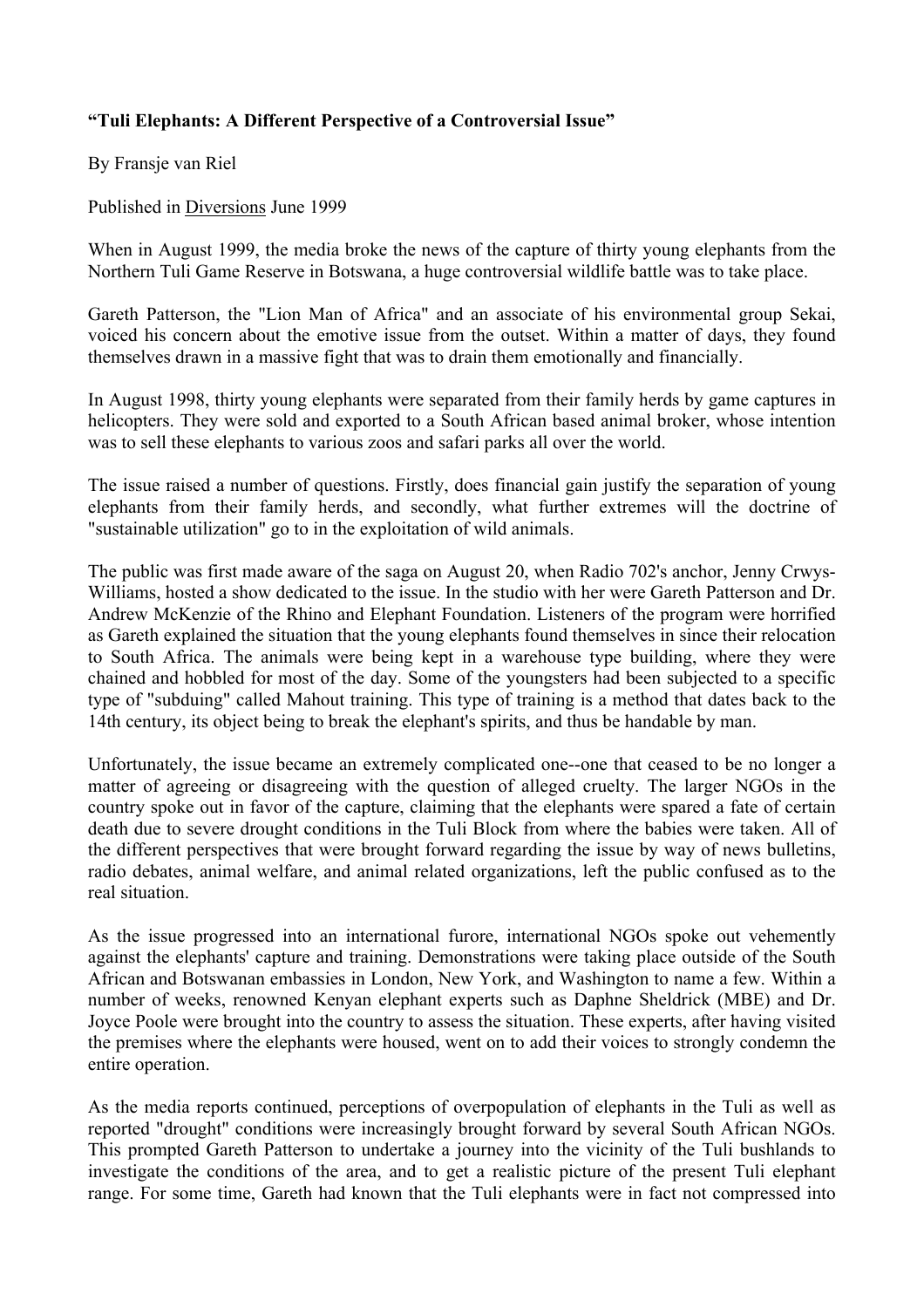the 720 km area, but rather range in and out of the reserve, moving along the Limpopo River in a westerly as well as an easterly direction. If Gareth could prove this to be the case, it would disprove the "overpopulation" theory and could open up a whole new set of conservation ideas --such as linking the elephant range outside the reserve to that of the proposed Transfrontier Conservation Peace Park initiative.

Gareth is not a novice to the Tuli area. It was here, in the Northern Tuli Game Reserve (the Botswanan side of the Tuli bushlands), that Gareth had first worked as a young game ranger between 1983-1886. In 1989, he returned to the area with three orphaned lion cubs in tow after their guardian, legendary "Born Free" lion man George Adamson, had been murdered by poachers in the Kora National Park in Kenya. Gareth relocated and rehabilitated his young lion charges into this part of Botswana with great success.

Tragically, two of his lions were killed in later years by the hands of men. Batian, the male, was lured into South Africa to be shot by a trophy hunter in 1990. Furaha, Batian's sister, was falsely accused of killing a man in 1991. However, until their untimely death, Gareth had been able to grant his lions a life that was wild and free. After these disturbing incidences, Gareth left the area, hoping that his last remaining lioness Rafiki would be left in peace to live her lion life. Today, her descendants still live in the area.

The Northern Tuli Game Reserve in Botswana is a wildlife area encompassing 77,000 ha and adjoins a further 50,000 ha on the Zimbabwean side--commonly known as the Tuli Safari Area or the Tuli Circle. The system is one of semi-desert, with extraordinarily dry, harsh winters when it seems that there is not a blade of grass or browse in sight. The area's annual rainfall is about 350mm. The animals that live in these Tuli bushlands are well adapted to survival in these difficult conditions as each year the Mopani trees turn russet and golden colored.

The Tuli elephants are particularly tough and well-adapted members of their species. One of the worst drought years of recent times, the winter of 1982-83, marked the extraordinary resilience of these formidable animals. Zebra and wildebeest died during this particular devastating year--but not a single elephant died of drought related conditions. They did succumb to an unnatural factor- poaching. Due to the illegal ivory trade, Tuli elephants were slaughtered or wounded by poachers carrying powerful AK47s.

Gareth set out during the first week of February 1999, on what was to take a 4000-km journey circumnavigating the Tuli bushlands. I joined Gareth on this "safari," and with the kind sponsorship of Tau Game Lodge, who were funding the running costs of the trip and the much appreciated use of a Toyota HiLux 4x4 vehicle, provided by Kempston car hire in Durban, we left the concrete jungle during the height of summer.

We entered Botswana south of the Tuli bushlands, at the Stockport/Parr's Halt border post, wanting to make sure that, if indeed the Tuli elephants ventured that far, we would encounter signs of the outer most limits of their range. Camp for the first night was on communal land, in the middle of the green bushy vegetation.

Contrary to what we were expecting, we awoke the following morning to a damp, misty morning- nighttime having thrown a blanket of moisture over the land and our camping belongings. After a quick cup of strong coffee to get us going, we packed up our belongings and made plans for the day that lay ahead. After an hour or so, we were geared up to continue on our way--following the swerves and corners of the road that runs parallel with the "great, green, greasy" Limpopo River.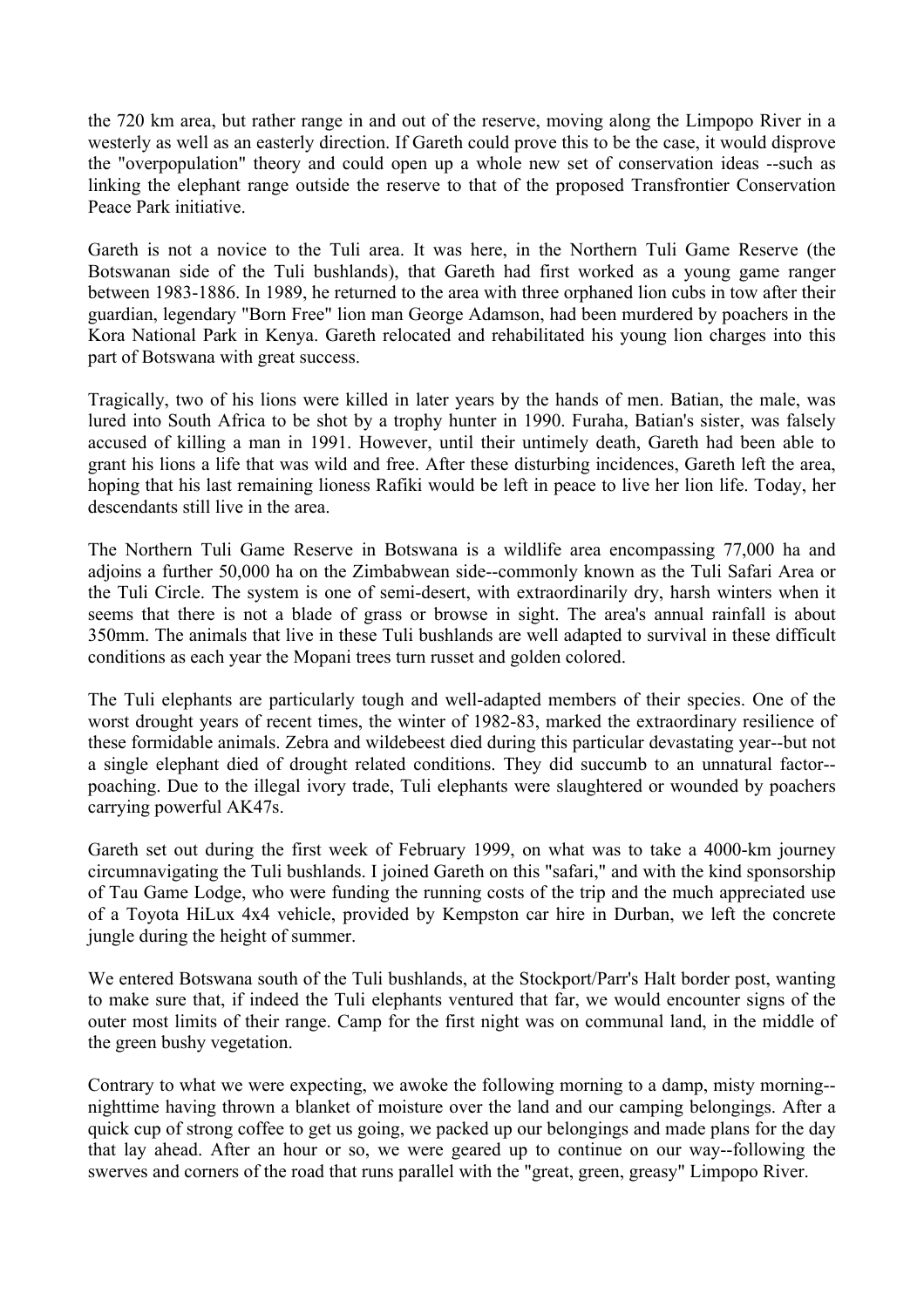It was only well after 9 o'clock that the mist finally lifted somewhat, and I could actually make out some of the Tuli Block's beautiful scenery. Elephant spoor eluded us in that particular area, but there was more than ample sign of very healthy looking, fat, domestic livestock. I wondered to myself, Surely, if there had been drought, the cattle would have been the first to die?

We drove into Moletji village, close to Zanzibar border post, and stopped to talk to the local village people about the movements of the Tuli elephants. The village chief came out to discuss the elephants with us, and with the aid of an interpreter, we were able to ascertain that indeed, the elephants had passed through the vicinity of the village the year before. The chief told us that he had never actually seen the elephants, but had encountered their spoor on several occasions. He proceeded to tell us that, to much mirth of the other village inhabitants who had gathered round, although he did not fancy having the elephants in his backyards, he would love to see them!

The following morning we continued on the "elephant trail." Sure enough, only a few kilometers from the Zanzibar border post, we came across the first sign of elephants. From this moment on, we witnessed droppings and "elephant damage" to trees fairly often. Gareth made it a point to take every opportunity to speak to people along the way, thus acquiring first-hand information.

Over the next few days, we gathered a lot of information. We traveled extensively around the Tuli Block, passing the town of Bobonong north into an area where allegedly a "rogue elephant population" existed according to a report on "Botswana's Elephant Population" by Mr. Clive Spinage (published by Pachyderm, 1990). Driving through this range, we were astounded at just how extensive the range of these Tuli elephants appeared to be.

Following in their proverbial footsteps, the elephants always seemed to be a few paces ahead of us. Past the remote village of Lepokole, we came across a small water hole where we encountered further evidence of the elephants such as spoor and broken branches. The bush was thick and the mopane trees were a sparkling green color. Finally we reached the Shashe River, bordering Zimbabwe. We heard from the people living at the small cattle post that the elephants had been through the area just two days previously. We decided to camp near the river for the evening before heading on. That night the sky was roaring with thunder. Our small A-frame tent quietly stood its ground as the bolts of lightening lashed at the soil. At around midnight, the rumbling thunder rolled onwards, leaving our two trembling bodies to fall into a restless sleep.

We continued our travels northwards. Sadly, we were unable to follow the river road due to extensive rain, having turned the mud into treacherous territory. Instead, we then drove inland and even got as far as Nata. As we traveled north, we became unsure as to what elephants we were dealing with. Where did Hwange elephants begin and Tuli elephants end? Later we discovered that in fact there were most likely overlapping movement areas of both populations.

Within the next few days, we crossed over into Zimbabwe at Ramogkwebana. We stopped at the town of Plumtree to speak to Kenneth Mangena, the senior ranger of Zimbabwe Parks and Wildlife. Kenneth informed us that in his opinion, both Hwange and Tuli elephants range north and southwards and that at Plumtree, their territories could possibly overlap.

We finally reached the Tuli Safari Area and the flowing Shashe River on February 15th. It proved to be a most interesting conclusion to our journey. The Zimbabwean Tuli area is only a mere 13 to 14km distance from the Northern Tuli Game Reserve's boundary. The vegetation was, again as we had experienced throughout our travels, green and lush. The most surprising fact that we came away with though, was the shock and disbelief that the resident rangers at Tuli Safari Headquarters expressed upon hearing that the term "drought" had been used at all. Without exception, all of the